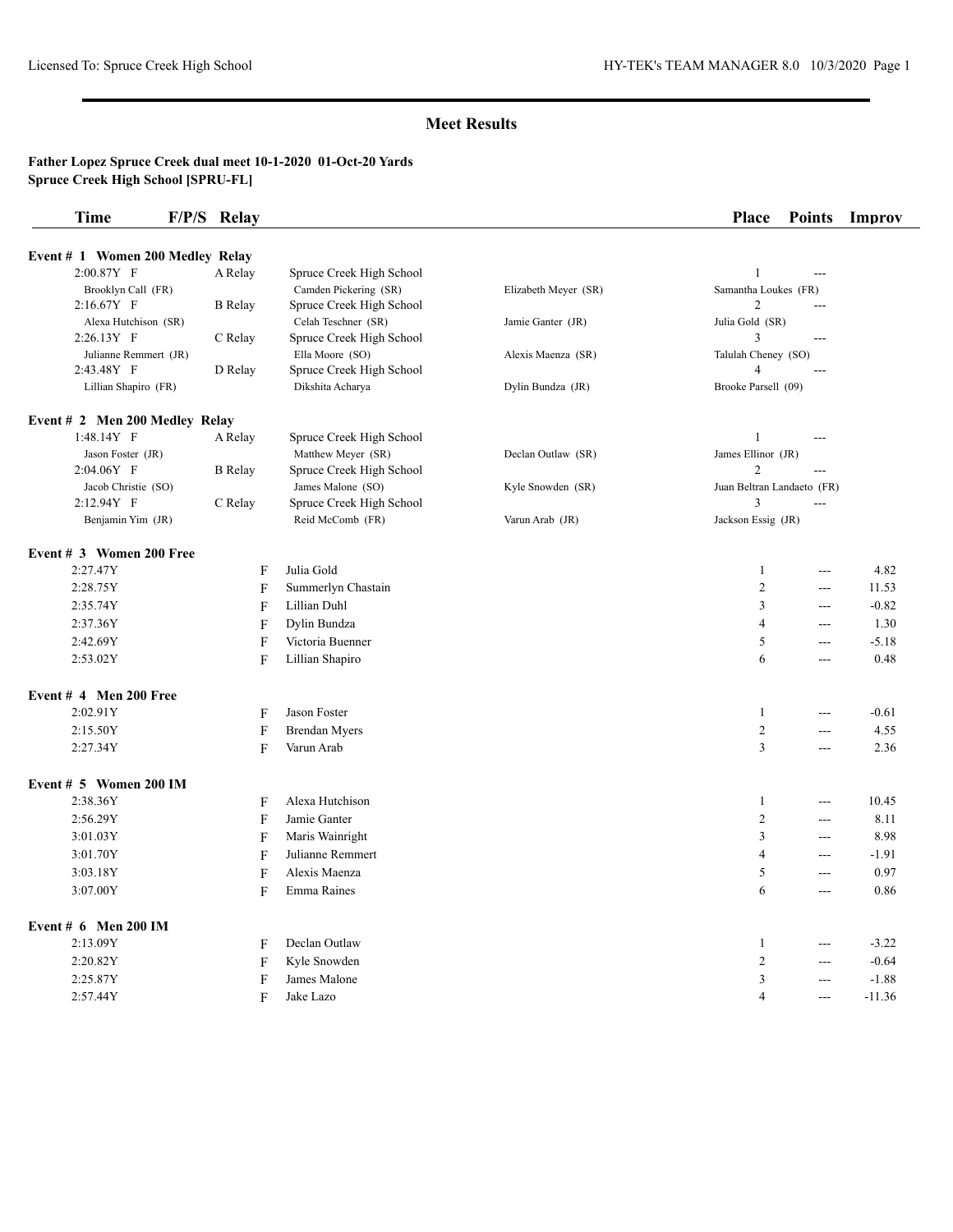| <b>Time</b>                   | F/P/S Relay               |                       | <b>Place</b>   | <b>Points</b>           | Improv   |
|-------------------------------|---------------------------|-----------------------|----------------|-------------------------|----------|
|                               |                           |                       |                |                         |          |
| Event # 7 Women 50 Free       |                           |                       |                |                         |          |
| 26.36Y                        | F                         | Camden Pickering      | $\mathbf{1}$   | ---                     | $-0.29$  |
| 28.00Y                        | $\mathbf{F}$              | Samantha Loukes       | $\sqrt{2}$     | $\sim$ $\sim$           | $-0.31$  |
| 28.67Y                        | $\mathbf{F}$              | Skye Ehmann           | $\mathfrak z$  | $\overline{a}$          | 0.28     |
| 29.05Y                        | $\boldsymbol{\mathrm{F}}$ | Morgan Harberson      | $\overline{4}$ | $\overline{a}$          | 1.11     |
| 30.56Y                        | $\mathbf F$               | Talulah Cheney        | 5              | $\sim$ $\sim$           | 0.31     |
| X 30.95Y                      | $\boldsymbol{\mathrm{F}}$ | Celah Teschner        | $\overline{a}$ | $\overline{a}$          | $-0.76$  |
| 31.56Y                        | $\mathbf{F}$              | Ella Moore            | 6              | $\overline{a}$          | 0.38     |
| X 37.23Y                      | $\mathbf{F}$              | Dikshita Acharya      | ---            | $\overline{a}$          | $-1.77$  |
| X 38.12Y                      | $\boldsymbol{\mathrm{F}}$ | <b>Shaily Raval</b>   | $---$          | $\sim$ $\sim$           | $-0.08$  |
| X 38.55Y                      | $\boldsymbol{\mathrm{F}}$ | Maggie Pang           | $---$          | $\overline{a}$          | 0.27     |
| X 45.72Y                      | ${\bf F}$                 | Kayla Santiago        | ---            | $\sim$ $\sim$           | 5.18     |
| Event # 8 Men 50 Free         |                           |                       |                |                         |          |
| 23.20Y                        | $\mathbf{F}$              | James Ellinor         | $\mathbf{1}$   | $\sim$ $\sim$           | 1.07     |
| 25.09Y                        | $\boldsymbol{\mathrm{F}}$ | Jordan Lopez          | $\sqrt{2}$     | $\overline{a}$          | $-0.65$  |
| 26.97Y                        | $\boldsymbol{\mathrm{F}}$ | <b>Brendan Myers</b>  | $\mathfrak{Z}$ | $\cdots$                | 1.14     |
| 28.38Y                        | $\mathbf F$               | Jackson Essig         | $\overline{4}$ | $\overline{a}$          | 0.73     |
| Event # 9 Women 100 Fly       |                           |                       |                |                         |          |
| 1:02.69Y                      | $\boldsymbol{\mathrm{F}}$ | Elizabeth Meyer       | $\mathbf{1}$   | $\sim$ $\sim$           | 2.87     |
| 1:21.03Y                      | $\mathbf{F}$              | Morgan Harberson      | $\sqrt{2}$     | $\overline{a}$          | 4.49     |
| 1:23.22Y                      | $\mathbf{F}$              | Jamie Ganter          | $\mathfrak z$  | $\overline{a}$          | 6.24     |
| 1:25.54Y                      | $\mathbf{F}$              | Alexis Maenza         | $\overline{4}$ | $\overline{a}$          | 3.06     |
| Event $# 10$ Men 100 Fly      |                           |                       |                |                         |          |
| X 1:00.66Y                    | $\mathbf{F}$              | Matthew Meyer         | $---$          | $\sim$ $\sim$           | $-3.41$  |
| 1:05.67Y                      | $\boldsymbol{\mathrm{F}}$ | Kyle Snowden          | $\mathbf{1}$   | $\sim$ $\sim$           | 3.49     |
| 1:19.29Y                      | ${\bf F}$                 | Varun Arab            | $\overline{2}$ | $\overline{a}$          | $-2.75$  |
| 1:32.11Y                      | ${\bf F}$                 | Reid McComb           | $\mathfrak{Z}$ | ---                     | $---$    |
| Event #11 Women 100 Free      |                           |                       |                |                         |          |
| 58.94Y                        | F                         | <b>Brooklyn Call</b>  | $\mathbf{1}$   | $\overline{a}$          | $-0.50$  |
| 1:08.59Y                      | $\boldsymbol{\mathrm{F}}$ | Summerlyn Chastain    | $\mathbf{2}$   | $\overline{a}$          | 3.86     |
| 1:10.53Y                      | F                         | Victoria Buenner      | 3              | $\cdots$                | 4.15     |
| 1:13.35Y                      | F                         | Emma Raines           | $\overline{4}$ | $\overline{a}$          | 2.08     |
| 1:18.12Y                      | $\boldsymbol{\mathrm{F}}$ | <b>Taylor Parsell</b> | 5              | $\overline{a}$          | $-4.06$  |
| <b>Event #12 Men 100 Free</b> |                           |                       |                |                         |          |
| 53.66Y                        | F                         | James Ellinor         | $\mathbf{1}$   | $\sim$ $\sim$           | 0.97     |
| 55.76Y                        | $\boldsymbol{\mathrm{F}}$ | Jordan Lopez          | $\sqrt{2}$     | $\overline{a}$          | $-0.74$  |
| 1:01.60Y                      | $\mathbf{F}$              | Connor Wiles          | $\mathfrak{Z}$ | $\overline{a}$          | $-0.15$  |
| 1:03.63Y                      | F                         | Jacob Christie        | $\overline{4}$ | $\sim$ $\sim$           | $-0.57$  |
| Event #13 Women 500 Free      |                           |                       |                |                         |          |
| 5:51.46Y                      | F                         | Elizabeth Meyer       | $\mathbf{1}$   | $\sim$ $\sim$           | 7.43     |
| 6:20.21Y                      | F                         | Alexa Hutchison       | $\overline{2}$ | $\overline{a}$          | 25.62    |
| 6:56.25Y                      | F                         | Lillian Duhl          | 3              | $\cdots$                | 15.21    |
| 7:01.75Y                      | F                         | Dylin Bundza          | $\overline{4}$ | $\scriptstyle \cdots$ . | 12.58    |
| 7:13.62Y                      | F                         | <b>Brooke Parsell</b> | 5              | $\overline{a}$          | $-24.50$ |
| 7:35.12Y                      | F                         | Lillian Shapiro       | 6              | $---$                   | $-6.91$  |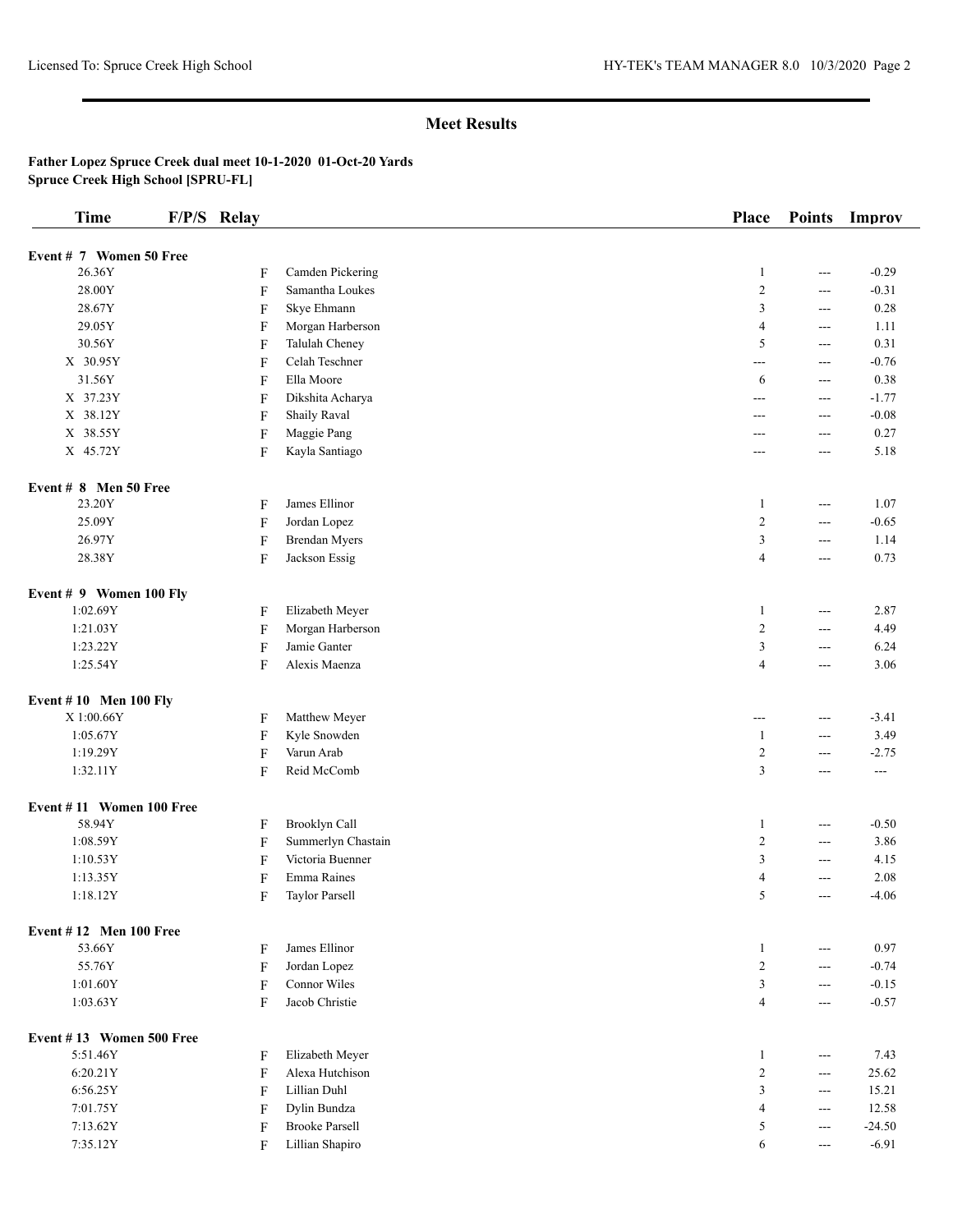| Event $#14$ Men 500 Free<br>5:15.27Y<br>Declan Outlaw<br>2.61<br>1<br>F<br>$\overline{a}$<br>$\overline{c}$<br>5:42.96Y<br>F<br>Jason Foster<br>10.03<br>$\overline{a}$<br>6:42.79Y<br>Benjamin Yim<br>3<br>F<br>---<br>---<br>6:48.05Y<br>Juan Beltran Landaeto<br>F<br>4<br>---<br>---<br>Event #15 Women 200 Free Relay<br>1:48.25Y F<br>Spruce Creek High School<br>A Relay<br>$---$<br>Camden Pickering (SR)<br>Brooklyn Call (FR)<br>Elizabeth Meyer (SR)<br>Samantha Loukes (FR)<br>$\mathfrak{2}$<br>2:01.24Y F<br><b>B</b> Relay<br>Spruce Creek High School<br>---<br>Summerlyn Chastain (JR)<br>Skye Ehmann (FR)<br>Morgan Harberson (SR)<br>Julia Gold (SR)<br>2:09.97Y F<br>Spruce Creek High School<br>3<br>C Relay<br>$---$<br>Victoria Buenner (JR)<br>Emma Raines (JR)<br>Ella Moore (SO)<br>Lillian Duhl (SO)<br>2:22.29Y F<br>D Relay<br>Spruce Creek High School<br>4<br>$---$<br>Talulah Cheney (SO)<br>Shaily Raval (SO)<br>Taylor Parsell (SR)<br>Maggie Pang (JR)<br>Event #16 Men 200 Free Relay<br>1:45.88Y F<br>Spruce Creek High School<br>A Relay<br>1<br>---<br>Jordan Lopez (JR)<br>Kyle Snowden (SR)<br>James Malone (SO)<br>Jason Foster (JR)<br>$\overline{c}$<br>1:51.89Y F<br><b>B</b> Relay<br>Spruce Creek High School<br>---<br>Connor Wiles (FR)<br>Reid McComb (FR)<br>Brendan Myers (JR)<br>Jackson Essig (JR)<br>3<br>1:57.75Y F<br>C Relay<br>Spruce Creek High School<br>$\overline{a}$<br>Varun Arab (JR)<br>Juan Beltran Landaeto (FR)<br>Jacob Christie (SO)<br>Jake Lazo (FR)<br>Event #17 Women 100 Back<br>1:07.34Y<br>Brooklyn Call<br>F<br>1<br>$-1.61$<br>$\overline{a}$<br>F<br>Samantha Loukes<br>$\overline{c}$<br>1:12.31Y<br>$-3.52$<br>$\overline{a}$<br>3<br>1:18.61Y<br>$\mathbf F$<br>Skye Ehmann<br>$-1.37$<br>$\overline{a}$<br>F<br>Maris Wainright<br>$\overline{4}$<br>1:21.75Y<br>$-1.26$<br>$---$<br>F<br>Julianne Remmert<br>5<br>2.00<br>1:27.48Y<br>$---$<br>1:28.34Y<br>F<br>Talulah Cheney<br>$-6.63$<br>6<br>$\overline{a}$<br>Event #18 Men 100 Back<br>1:14.61Y<br>Jackson Essig<br>1<br>1.48<br>F<br>$\overline{a}$<br>$\overline{c}$<br>1:17.31Y<br>F<br>Benjamin Yim<br>5.95<br>$\overline{a}$<br>1:21.44Y<br>Jacob Christie<br>3<br>10.33<br>F<br>$\overline{a}$<br>1:22.84Y<br>F<br>$-2.57$<br>Juan Beltran Landaeto<br>$\overline{4}$<br>$\overline{a}$<br>Event #19 Women 100 Breast<br>1:15.11Y<br>Camden Pickering<br>2.82<br>$\mathbf{1}$<br>F<br>$\cdots$<br>$\overline{c}$<br>1:24.42Y<br>$\mathbf F$<br>Julia Gold<br>3.59<br>$\cdots$<br>F<br>Celah Teschner<br>3<br>1.63<br>1:25.97Y<br>$\cdots$<br>1:29.34Y<br>F<br>Ella Moore<br>$\overline{4}$<br>1.54<br>$\overline{a}$<br>1:39.48Y<br>Dikshita Acharya<br>5<br>$-0.37$<br>F<br>$--$<br>1:39.77Y<br>F<br><b>Brooke Parsell</b><br>$-5.74$<br>6<br>$\qquad \qquad -$<br>Event #20 Men 100 Breast<br>1:06.83Y<br>$-0.90$<br>F<br>Matthew Meyer<br>$\mathbf{1}$<br>$\sim$ $\sim$<br>$\overline{c}$<br>1:10.72Y<br>$\boldsymbol{\mathrm{F}}$<br>James Malone<br>0.35<br>$\cdots$<br>3<br>1:20.56Y<br>F<br>Connor Wiles<br>0.44<br>$\cdots$<br>1:26.94Y<br>F<br>Reid McComb<br>$\overline{4}$<br>1.95<br>$\cdots$<br>F<br>Jake Lazo<br>5<br>$\cdots$ | <b>Time</b> | F/P/S Relay |  | <b>Place</b> | <b>Points</b> | Improv  |
|--------------------------------------------------------------------------------------------------------------------------------------------------------------------------------------------------------------------------------------------------------------------------------------------------------------------------------------------------------------------------------------------------------------------------------------------------------------------------------------------------------------------------------------------------------------------------------------------------------------------------------------------------------------------------------------------------------------------------------------------------------------------------------------------------------------------------------------------------------------------------------------------------------------------------------------------------------------------------------------------------------------------------------------------------------------------------------------------------------------------------------------------------------------------------------------------------------------------------------------------------------------------------------------------------------------------------------------------------------------------------------------------------------------------------------------------------------------------------------------------------------------------------------------------------------------------------------------------------------------------------------------------------------------------------------------------------------------------------------------------------------------------------------------------------------------------------------------------------------------------------------------------------------------------------------------------------------------------------------------------------------------------------------------------------------------------------------------------------------------------------------------------------------------------------------------------------------------------------------------------------------------------------------------------------------------------------------------------------------------------------------------------------------------------------------------------------------------------------------------------------------------------------------------------------------------------------------------------------------------------------------------------------------------------------------------------------------------------------------------------------------------------------------------------------------------------------------------------------------------------------------------------------------------------------------------------------------------------------------------------------------------------------------------------------------------------------------------------------------------------------------------------------------------------------------------------------|-------------|-------------|--|--------------|---------------|---------|
|                                                                                                                                                                                                                                                                                                                                                                                                                                                                                                                                                                                                                                                                                                                                                                                                                                                                                                                                                                                                                                                                                                                                                                                                                                                                                                                                                                                                                                                                                                                                                                                                                                                                                                                                                                                                                                                                                                                                                                                                                                                                                                                                                                                                                                                                                                                                                                                                                                                                                                                                                                                                                                                                                                                                                                                                                                                                                                                                                                                                                                                                                                                                                                                                  |             |             |  |              |               |         |
|                                                                                                                                                                                                                                                                                                                                                                                                                                                                                                                                                                                                                                                                                                                                                                                                                                                                                                                                                                                                                                                                                                                                                                                                                                                                                                                                                                                                                                                                                                                                                                                                                                                                                                                                                                                                                                                                                                                                                                                                                                                                                                                                                                                                                                                                                                                                                                                                                                                                                                                                                                                                                                                                                                                                                                                                                                                                                                                                                                                                                                                                                                                                                                                                  |             |             |  |              |               |         |
|                                                                                                                                                                                                                                                                                                                                                                                                                                                                                                                                                                                                                                                                                                                                                                                                                                                                                                                                                                                                                                                                                                                                                                                                                                                                                                                                                                                                                                                                                                                                                                                                                                                                                                                                                                                                                                                                                                                                                                                                                                                                                                                                                                                                                                                                                                                                                                                                                                                                                                                                                                                                                                                                                                                                                                                                                                                                                                                                                                                                                                                                                                                                                                                                  |             |             |  |              |               |         |
|                                                                                                                                                                                                                                                                                                                                                                                                                                                                                                                                                                                                                                                                                                                                                                                                                                                                                                                                                                                                                                                                                                                                                                                                                                                                                                                                                                                                                                                                                                                                                                                                                                                                                                                                                                                                                                                                                                                                                                                                                                                                                                                                                                                                                                                                                                                                                                                                                                                                                                                                                                                                                                                                                                                                                                                                                                                                                                                                                                                                                                                                                                                                                                                                  |             |             |  |              |               |         |
|                                                                                                                                                                                                                                                                                                                                                                                                                                                                                                                                                                                                                                                                                                                                                                                                                                                                                                                                                                                                                                                                                                                                                                                                                                                                                                                                                                                                                                                                                                                                                                                                                                                                                                                                                                                                                                                                                                                                                                                                                                                                                                                                                                                                                                                                                                                                                                                                                                                                                                                                                                                                                                                                                                                                                                                                                                                                                                                                                                                                                                                                                                                                                                                                  |             |             |  |              |               |         |
|                                                                                                                                                                                                                                                                                                                                                                                                                                                                                                                                                                                                                                                                                                                                                                                                                                                                                                                                                                                                                                                                                                                                                                                                                                                                                                                                                                                                                                                                                                                                                                                                                                                                                                                                                                                                                                                                                                                                                                                                                                                                                                                                                                                                                                                                                                                                                                                                                                                                                                                                                                                                                                                                                                                                                                                                                                                                                                                                                                                                                                                                                                                                                                                                  |             |             |  |              |               |         |
|                                                                                                                                                                                                                                                                                                                                                                                                                                                                                                                                                                                                                                                                                                                                                                                                                                                                                                                                                                                                                                                                                                                                                                                                                                                                                                                                                                                                                                                                                                                                                                                                                                                                                                                                                                                                                                                                                                                                                                                                                                                                                                                                                                                                                                                                                                                                                                                                                                                                                                                                                                                                                                                                                                                                                                                                                                                                                                                                                                                                                                                                                                                                                                                                  |             |             |  |              |               |         |
|                                                                                                                                                                                                                                                                                                                                                                                                                                                                                                                                                                                                                                                                                                                                                                                                                                                                                                                                                                                                                                                                                                                                                                                                                                                                                                                                                                                                                                                                                                                                                                                                                                                                                                                                                                                                                                                                                                                                                                                                                                                                                                                                                                                                                                                                                                                                                                                                                                                                                                                                                                                                                                                                                                                                                                                                                                                                                                                                                                                                                                                                                                                                                                                                  |             |             |  |              |               |         |
|                                                                                                                                                                                                                                                                                                                                                                                                                                                                                                                                                                                                                                                                                                                                                                                                                                                                                                                                                                                                                                                                                                                                                                                                                                                                                                                                                                                                                                                                                                                                                                                                                                                                                                                                                                                                                                                                                                                                                                                                                                                                                                                                                                                                                                                                                                                                                                                                                                                                                                                                                                                                                                                                                                                                                                                                                                                                                                                                                                                                                                                                                                                                                                                                  |             |             |  |              |               |         |
|                                                                                                                                                                                                                                                                                                                                                                                                                                                                                                                                                                                                                                                                                                                                                                                                                                                                                                                                                                                                                                                                                                                                                                                                                                                                                                                                                                                                                                                                                                                                                                                                                                                                                                                                                                                                                                                                                                                                                                                                                                                                                                                                                                                                                                                                                                                                                                                                                                                                                                                                                                                                                                                                                                                                                                                                                                                                                                                                                                                                                                                                                                                                                                                                  |             |             |  |              |               |         |
|                                                                                                                                                                                                                                                                                                                                                                                                                                                                                                                                                                                                                                                                                                                                                                                                                                                                                                                                                                                                                                                                                                                                                                                                                                                                                                                                                                                                                                                                                                                                                                                                                                                                                                                                                                                                                                                                                                                                                                                                                                                                                                                                                                                                                                                                                                                                                                                                                                                                                                                                                                                                                                                                                                                                                                                                                                                                                                                                                                                                                                                                                                                                                                                                  |             |             |  |              |               |         |
|                                                                                                                                                                                                                                                                                                                                                                                                                                                                                                                                                                                                                                                                                                                                                                                                                                                                                                                                                                                                                                                                                                                                                                                                                                                                                                                                                                                                                                                                                                                                                                                                                                                                                                                                                                                                                                                                                                                                                                                                                                                                                                                                                                                                                                                                                                                                                                                                                                                                                                                                                                                                                                                                                                                                                                                                                                                                                                                                                                                                                                                                                                                                                                                                  |             |             |  |              |               |         |
|                                                                                                                                                                                                                                                                                                                                                                                                                                                                                                                                                                                                                                                                                                                                                                                                                                                                                                                                                                                                                                                                                                                                                                                                                                                                                                                                                                                                                                                                                                                                                                                                                                                                                                                                                                                                                                                                                                                                                                                                                                                                                                                                                                                                                                                                                                                                                                                                                                                                                                                                                                                                                                                                                                                                                                                                                                                                                                                                                                                                                                                                                                                                                                                                  |             |             |  |              |               |         |
|                                                                                                                                                                                                                                                                                                                                                                                                                                                                                                                                                                                                                                                                                                                                                                                                                                                                                                                                                                                                                                                                                                                                                                                                                                                                                                                                                                                                                                                                                                                                                                                                                                                                                                                                                                                                                                                                                                                                                                                                                                                                                                                                                                                                                                                                                                                                                                                                                                                                                                                                                                                                                                                                                                                                                                                                                                                                                                                                                                                                                                                                                                                                                                                                  |             |             |  |              |               |         |
|                                                                                                                                                                                                                                                                                                                                                                                                                                                                                                                                                                                                                                                                                                                                                                                                                                                                                                                                                                                                                                                                                                                                                                                                                                                                                                                                                                                                                                                                                                                                                                                                                                                                                                                                                                                                                                                                                                                                                                                                                                                                                                                                                                                                                                                                                                                                                                                                                                                                                                                                                                                                                                                                                                                                                                                                                                                                                                                                                                                                                                                                                                                                                                                                  |             |             |  |              |               |         |
|                                                                                                                                                                                                                                                                                                                                                                                                                                                                                                                                                                                                                                                                                                                                                                                                                                                                                                                                                                                                                                                                                                                                                                                                                                                                                                                                                                                                                                                                                                                                                                                                                                                                                                                                                                                                                                                                                                                                                                                                                                                                                                                                                                                                                                                                                                                                                                                                                                                                                                                                                                                                                                                                                                                                                                                                                                                                                                                                                                                                                                                                                                                                                                                                  |             |             |  |              |               |         |
|                                                                                                                                                                                                                                                                                                                                                                                                                                                                                                                                                                                                                                                                                                                                                                                                                                                                                                                                                                                                                                                                                                                                                                                                                                                                                                                                                                                                                                                                                                                                                                                                                                                                                                                                                                                                                                                                                                                                                                                                                                                                                                                                                                                                                                                                                                                                                                                                                                                                                                                                                                                                                                                                                                                                                                                                                                                                                                                                                                                                                                                                                                                                                                                                  |             |             |  |              |               |         |
|                                                                                                                                                                                                                                                                                                                                                                                                                                                                                                                                                                                                                                                                                                                                                                                                                                                                                                                                                                                                                                                                                                                                                                                                                                                                                                                                                                                                                                                                                                                                                                                                                                                                                                                                                                                                                                                                                                                                                                                                                                                                                                                                                                                                                                                                                                                                                                                                                                                                                                                                                                                                                                                                                                                                                                                                                                                                                                                                                                                                                                                                                                                                                                                                  |             |             |  |              |               |         |
|                                                                                                                                                                                                                                                                                                                                                                                                                                                                                                                                                                                                                                                                                                                                                                                                                                                                                                                                                                                                                                                                                                                                                                                                                                                                                                                                                                                                                                                                                                                                                                                                                                                                                                                                                                                                                                                                                                                                                                                                                                                                                                                                                                                                                                                                                                                                                                                                                                                                                                                                                                                                                                                                                                                                                                                                                                                                                                                                                                                                                                                                                                                                                                                                  |             |             |  |              |               |         |
|                                                                                                                                                                                                                                                                                                                                                                                                                                                                                                                                                                                                                                                                                                                                                                                                                                                                                                                                                                                                                                                                                                                                                                                                                                                                                                                                                                                                                                                                                                                                                                                                                                                                                                                                                                                                                                                                                                                                                                                                                                                                                                                                                                                                                                                                                                                                                                                                                                                                                                                                                                                                                                                                                                                                                                                                                                                                                                                                                                                                                                                                                                                                                                                                  |             |             |  |              |               |         |
|                                                                                                                                                                                                                                                                                                                                                                                                                                                                                                                                                                                                                                                                                                                                                                                                                                                                                                                                                                                                                                                                                                                                                                                                                                                                                                                                                                                                                                                                                                                                                                                                                                                                                                                                                                                                                                                                                                                                                                                                                                                                                                                                                                                                                                                                                                                                                                                                                                                                                                                                                                                                                                                                                                                                                                                                                                                                                                                                                                                                                                                                                                                                                                                                  |             |             |  |              |               |         |
|                                                                                                                                                                                                                                                                                                                                                                                                                                                                                                                                                                                                                                                                                                                                                                                                                                                                                                                                                                                                                                                                                                                                                                                                                                                                                                                                                                                                                                                                                                                                                                                                                                                                                                                                                                                                                                                                                                                                                                                                                                                                                                                                                                                                                                                                                                                                                                                                                                                                                                                                                                                                                                                                                                                                                                                                                                                                                                                                                                                                                                                                                                                                                                                                  |             |             |  |              |               |         |
|                                                                                                                                                                                                                                                                                                                                                                                                                                                                                                                                                                                                                                                                                                                                                                                                                                                                                                                                                                                                                                                                                                                                                                                                                                                                                                                                                                                                                                                                                                                                                                                                                                                                                                                                                                                                                                                                                                                                                                                                                                                                                                                                                                                                                                                                                                                                                                                                                                                                                                                                                                                                                                                                                                                                                                                                                                                                                                                                                                                                                                                                                                                                                                                                  |             |             |  |              |               |         |
|                                                                                                                                                                                                                                                                                                                                                                                                                                                                                                                                                                                                                                                                                                                                                                                                                                                                                                                                                                                                                                                                                                                                                                                                                                                                                                                                                                                                                                                                                                                                                                                                                                                                                                                                                                                                                                                                                                                                                                                                                                                                                                                                                                                                                                                                                                                                                                                                                                                                                                                                                                                                                                                                                                                                                                                                                                                                                                                                                                                                                                                                                                                                                                                                  |             |             |  |              |               |         |
|                                                                                                                                                                                                                                                                                                                                                                                                                                                                                                                                                                                                                                                                                                                                                                                                                                                                                                                                                                                                                                                                                                                                                                                                                                                                                                                                                                                                                                                                                                                                                                                                                                                                                                                                                                                                                                                                                                                                                                                                                                                                                                                                                                                                                                                                                                                                                                                                                                                                                                                                                                                                                                                                                                                                                                                                                                                                                                                                                                                                                                                                                                                                                                                                  |             |             |  |              |               |         |
|                                                                                                                                                                                                                                                                                                                                                                                                                                                                                                                                                                                                                                                                                                                                                                                                                                                                                                                                                                                                                                                                                                                                                                                                                                                                                                                                                                                                                                                                                                                                                                                                                                                                                                                                                                                                                                                                                                                                                                                                                                                                                                                                                                                                                                                                                                                                                                                                                                                                                                                                                                                                                                                                                                                                                                                                                                                                                                                                                                                                                                                                                                                                                                                                  |             |             |  |              |               |         |
|                                                                                                                                                                                                                                                                                                                                                                                                                                                                                                                                                                                                                                                                                                                                                                                                                                                                                                                                                                                                                                                                                                                                                                                                                                                                                                                                                                                                                                                                                                                                                                                                                                                                                                                                                                                                                                                                                                                                                                                                                                                                                                                                                                                                                                                                                                                                                                                                                                                                                                                                                                                                                                                                                                                                                                                                                                                                                                                                                                                                                                                                                                                                                                                                  |             |             |  |              |               |         |
|                                                                                                                                                                                                                                                                                                                                                                                                                                                                                                                                                                                                                                                                                                                                                                                                                                                                                                                                                                                                                                                                                                                                                                                                                                                                                                                                                                                                                                                                                                                                                                                                                                                                                                                                                                                                                                                                                                                                                                                                                                                                                                                                                                                                                                                                                                                                                                                                                                                                                                                                                                                                                                                                                                                                                                                                                                                                                                                                                                                                                                                                                                                                                                                                  |             |             |  |              |               |         |
|                                                                                                                                                                                                                                                                                                                                                                                                                                                                                                                                                                                                                                                                                                                                                                                                                                                                                                                                                                                                                                                                                                                                                                                                                                                                                                                                                                                                                                                                                                                                                                                                                                                                                                                                                                                                                                                                                                                                                                                                                                                                                                                                                                                                                                                                                                                                                                                                                                                                                                                                                                                                                                                                                                                                                                                                                                                                                                                                                                                                                                                                                                                                                                                                  |             |             |  |              |               |         |
|                                                                                                                                                                                                                                                                                                                                                                                                                                                                                                                                                                                                                                                                                                                                                                                                                                                                                                                                                                                                                                                                                                                                                                                                                                                                                                                                                                                                                                                                                                                                                                                                                                                                                                                                                                                                                                                                                                                                                                                                                                                                                                                                                                                                                                                                                                                                                                                                                                                                                                                                                                                                                                                                                                                                                                                                                                                                                                                                                                                                                                                                                                                                                                                                  |             |             |  |              |               |         |
|                                                                                                                                                                                                                                                                                                                                                                                                                                                                                                                                                                                                                                                                                                                                                                                                                                                                                                                                                                                                                                                                                                                                                                                                                                                                                                                                                                                                                                                                                                                                                                                                                                                                                                                                                                                                                                                                                                                                                                                                                                                                                                                                                                                                                                                                                                                                                                                                                                                                                                                                                                                                                                                                                                                                                                                                                                                                                                                                                                                                                                                                                                                                                                                                  |             |             |  |              |               |         |
|                                                                                                                                                                                                                                                                                                                                                                                                                                                                                                                                                                                                                                                                                                                                                                                                                                                                                                                                                                                                                                                                                                                                                                                                                                                                                                                                                                                                                                                                                                                                                                                                                                                                                                                                                                                                                                                                                                                                                                                                                                                                                                                                                                                                                                                                                                                                                                                                                                                                                                                                                                                                                                                                                                                                                                                                                                                                                                                                                                                                                                                                                                                                                                                                  |             |             |  |              |               |         |
|                                                                                                                                                                                                                                                                                                                                                                                                                                                                                                                                                                                                                                                                                                                                                                                                                                                                                                                                                                                                                                                                                                                                                                                                                                                                                                                                                                                                                                                                                                                                                                                                                                                                                                                                                                                                                                                                                                                                                                                                                                                                                                                                                                                                                                                                                                                                                                                                                                                                                                                                                                                                                                                                                                                                                                                                                                                                                                                                                                                                                                                                                                                                                                                                  |             |             |  |              |               |         |
|                                                                                                                                                                                                                                                                                                                                                                                                                                                                                                                                                                                                                                                                                                                                                                                                                                                                                                                                                                                                                                                                                                                                                                                                                                                                                                                                                                                                                                                                                                                                                                                                                                                                                                                                                                                                                                                                                                                                                                                                                                                                                                                                                                                                                                                                                                                                                                                                                                                                                                                                                                                                                                                                                                                                                                                                                                                                                                                                                                                                                                                                                                                                                                                                  |             |             |  |              |               |         |
|                                                                                                                                                                                                                                                                                                                                                                                                                                                                                                                                                                                                                                                                                                                                                                                                                                                                                                                                                                                                                                                                                                                                                                                                                                                                                                                                                                                                                                                                                                                                                                                                                                                                                                                                                                                                                                                                                                                                                                                                                                                                                                                                                                                                                                                                                                                                                                                                                                                                                                                                                                                                                                                                                                                                                                                                                                                                                                                                                                                                                                                                                                                                                                                                  |             |             |  |              |               |         |
|                                                                                                                                                                                                                                                                                                                                                                                                                                                                                                                                                                                                                                                                                                                                                                                                                                                                                                                                                                                                                                                                                                                                                                                                                                                                                                                                                                                                                                                                                                                                                                                                                                                                                                                                                                                                                                                                                                                                                                                                                                                                                                                                                                                                                                                                                                                                                                                                                                                                                                                                                                                                                                                                                                                                                                                                                                                                                                                                                                                                                                                                                                                                                                                                  |             |             |  |              |               |         |
|                                                                                                                                                                                                                                                                                                                                                                                                                                                                                                                                                                                                                                                                                                                                                                                                                                                                                                                                                                                                                                                                                                                                                                                                                                                                                                                                                                                                                                                                                                                                                                                                                                                                                                                                                                                                                                                                                                                                                                                                                                                                                                                                                                                                                                                                                                                                                                                                                                                                                                                                                                                                                                                                                                                                                                                                                                                                                                                                                                                                                                                                                                                                                                                                  |             |             |  |              |               |         |
|                                                                                                                                                                                                                                                                                                                                                                                                                                                                                                                                                                                                                                                                                                                                                                                                                                                                                                                                                                                                                                                                                                                                                                                                                                                                                                                                                                                                                                                                                                                                                                                                                                                                                                                                                                                                                                                                                                                                                                                                                                                                                                                                                                                                                                                                                                                                                                                                                                                                                                                                                                                                                                                                                                                                                                                                                                                                                                                                                                                                                                                                                                                                                                                                  |             |             |  |              |               |         |
|                                                                                                                                                                                                                                                                                                                                                                                                                                                                                                                                                                                                                                                                                                                                                                                                                                                                                                                                                                                                                                                                                                                                                                                                                                                                                                                                                                                                                                                                                                                                                                                                                                                                                                                                                                                                                                                                                                                                                                                                                                                                                                                                                                                                                                                                                                                                                                                                                                                                                                                                                                                                                                                                                                                                                                                                                                                                                                                                                                                                                                                                                                                                                                                                  |             |             |  |              |               |         |
|                                                                                                                                                                                                                                                                                                                                                                                                                                                                                                                                                                                                                                                                                                                                                                                                                                                                                                                                                                                                                                                                                                                                                                                                                                                                                                                                                                                                                                                                                                                                                                                                                                                                                                                                                                                                                                                                                                                                                                                                                                                                                                                                                                                                                                                                                                                                                                                                                                                                                                                                                                                                                                                                                                                                                                                                                                                                                                                                                                                                                                                                                                                                                                                                  |             |             |  |              |               |         |
|                                                                                                                                                                                                                                                                                                                                                                                                                                                                                                                                                                                                                                                                                                                                                                                                                                                                                                                                                                                                                                                                                                                                                                                                                                                                                                                                                                                                                                                                                                                                                                                                                                                                                                                                                                                                                                                                                                                                                                                                                                                                                                                                                                                                                                                                                                                                                                                                                                                                                                                                                                                                                                                                                                                                                                                                                                                                                                                                                                                                                                                                                                                                                                                                  |             |             |  |              |               |         |
|                                                                                                                                                                                                                                                                                                                                                                                                                                                                                                                                                                                                                                                                                                                                                                                                                                                                                                                                                                                                                                                                                                                                                                                                                                                                                                                                                                                                                                                                                                                                                                                                                                                                                                                                                                                                                                                                                                                                                                                                                                                                                                                                                                                                                                                                                                                                                                                                                                                                                                                                                                                                                                                                                                                                                                                                                                                                                                                                                                                                                                                                                                                                                                                                  |             |             |  |              |               |         |
|                                                                                                                                                                                                                                                                                                                                                                                                                                                                                                                                                                                                                                                                                                                                                                                                                                                                                                                                                                                                                                                                                                                                                                                                                                                                                                                                                                                                                                                                                                                                                                                                                                                                                                                                                                                                                                                                                                                                                                                                                                                                                                                                                                                                                                                                                                                                                                                                                                                                                                                                                                                                                                                                                                                                                                                                                                                                                                                                                                                                                                                                                                                                                                                                  |             |             |  |              |               |         |
|                                                                                                                                                                                                                                                                                                                                                                                                                                                                                                                                                                                                                                                                                                                                                                                                                                                                                                                                                                                                                                                                                                                                                                                                                                                                                                                                                                                                                                                                                                                                                                                                                                                                                                                                                                                                                                                                                                                                                                                                                                                                                                                                                                                                                                                                                                                                                                                                                                                                                                                                                                                                                                                                                                                                                                                                                                                                                                                                                                                                                                                                                                                                                                                                  |             |             |  |              |               |         |
|                                                                                                                                                                                                                                                                                                                                                                                                                                                                                                                                                                                                                                                                                                                                                                                                                                                                                                                                                                                                                                                                                                                                                                                                                                                                                                                                                                                                                                                                                                                                                                                                                                                                                                                                                                                                                                                                                                                                                                                                                                                                                                                                                                                                                                                                                                                                                                                                                                                                                                                                                                                                                                                                                                                                                                                                                                                                                                                                                                                                                                                                                                                                                                                                  | 1:28.30Y    |             |  |              |               | $-4.87$ |